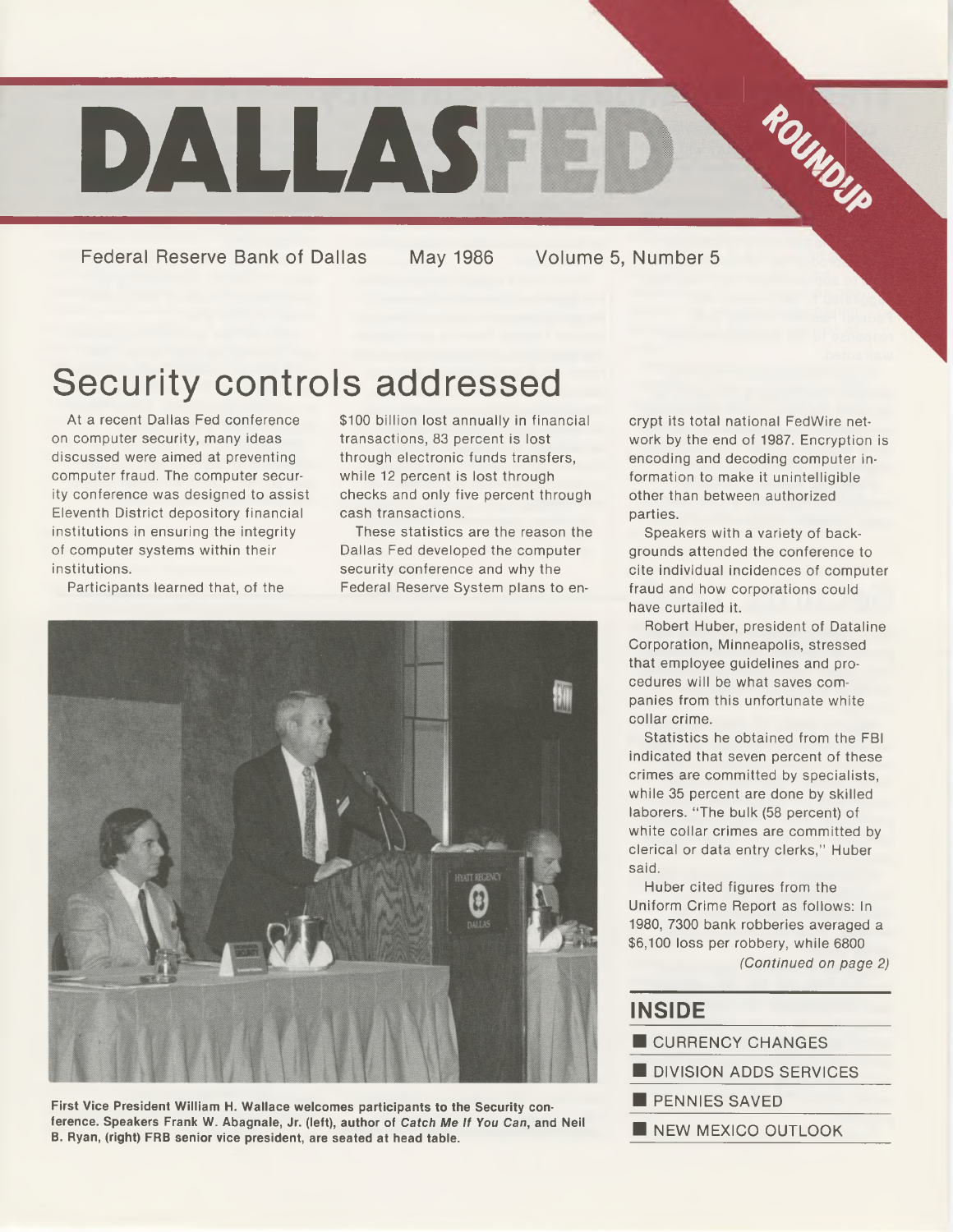## **Treasury changes U.S. currency**

As an additional anticounterfeiting deterrent, the U.S. Treasury will soon modify the production characteristics of United States currency.

The decision to alter our national currency arose out of an acknowledgment of the advancing technology in color reproduction. Widespread access to sophisticated copy machines suggested to the Treasury and Federal Reserve officials that response to this development was warranted.

In announcing the forthcoming changes, the Treasury stressed that no major design or color change was contemplated and reassured that the move would not affect the value and negotiability of existing currency.

**A security thread** is the main change contemplated at this point. A clear, polyester thread will be incorporated into the paper. It will be arranged vertically, through a narrow clear field on the notes and will be able to be seen with the human eye when held to a light source. Each denomination is expected to have a distinctly identifiable printed pattern on the thread.

On all notes except the one dollar, the thread will be located between the left border of the face of the note and the Federal Reserve seal. On the one dollar note, the thread will run between the Federal Reserve seal and George Washington's portrait. The thread, embedded in the paper used for U.S. currency, will only be able to be detected with transmitted light. Copiers use reflected light and are unable to reproduce the patterns on the thread.

Secondly, there will be microprint-

ing on the face of the note. The words "United States of America" will be engraved repeatedly around the portrait on the face of the note. Few copiers now have the capability to accurately reproduce this kind of microprinting.

These new features are expected to deter the casual counterfeiter and complicate the task of the professional counterfeiter.

Both the new and existing currency will circulate as legal tender. Over time, the old currency will be removed from circulation in the normal course of currency processing at the Federal Reserve banks and branches.

Production of the new currency is scheduled to begin in about a year and the first notes will enter circulation three to six months later.

# Security, cont.

bank frauds averaged a \$34,000 loss per fraud. Between 1978-80; however, 1102 cases involving computer crime averaged \$437,000 in losses per offense.

Roger A. Shaw, Jr., national data security programs manager for IBM's information systems group, Irving, Texas, stated "Outsiders are only responsible for five percent of computer fraud. Fifty to eighty percent of computer loss comes through a company's own employees.''

Shaw's main theme was that security is a management issue. It is management's responsibility, he believes, to set and enforce a corporate policy.

Stephen A. Carlton, president of Security Analysts, Inc., Minneapolis, also reemphasized this point by noting that, "In a competitive industry, especially banking, the protection of information is essential. Don't try to do anything (to curtail computer crime) you can't keep up as a program."

The experts stressed that financial

institutions label classified information as "proprietary," "restricted," or "private" where each case applies and to try to limit the number of passwords given for each class of information.

They also encourage financial institutions to install recognition and incentive programs in order to keep valued employees on the staff. Carlton added, "When people are careless with information, you can be assured others will use that information." A former employee represents a dangerous threat, particularly if he/she remains in the same industry.

Frank W. Abagnale, Jr., author of *Catch Me If You Can* and president of his own consulting firm in Tulsa, Oklahoma, pointed out many interesting facts about forgery and how financial institutions can alert their tellers to be aware of forgers.

His statistics showed that the average forged check averaged \$140.50 in 1985 compared to \$26.40 in 1980. "Forgers get 410 times more money than bank robbers and a mere

eight percent are convicted," says Abagnale. He also pointed out that since 1954, 70 percent of all white collar crimes have been committed in the last quarter of the year.

Abagnale suggests that financial institutions should be alert of clients who have low balances in their accounts and want to make large check reorders.

Abagnale stressed three points for tellers. First, that they know all Federal Reserve Banks' District numbers which are encoded along the bottom edge of the check. He said that "Nine out of ten forged checks have an incorrect Federal Reserve Bank routing number." Secondly, that tellers should make sure the check is perforated along at least one edge. Finally, that tellers should inspect the magnetic numbers at the bottom of the check because they should not shine or have a reflection (glare) come off them when held under a direct light. "If they do shine, chances are the check may be worthless," concluded Abagnale.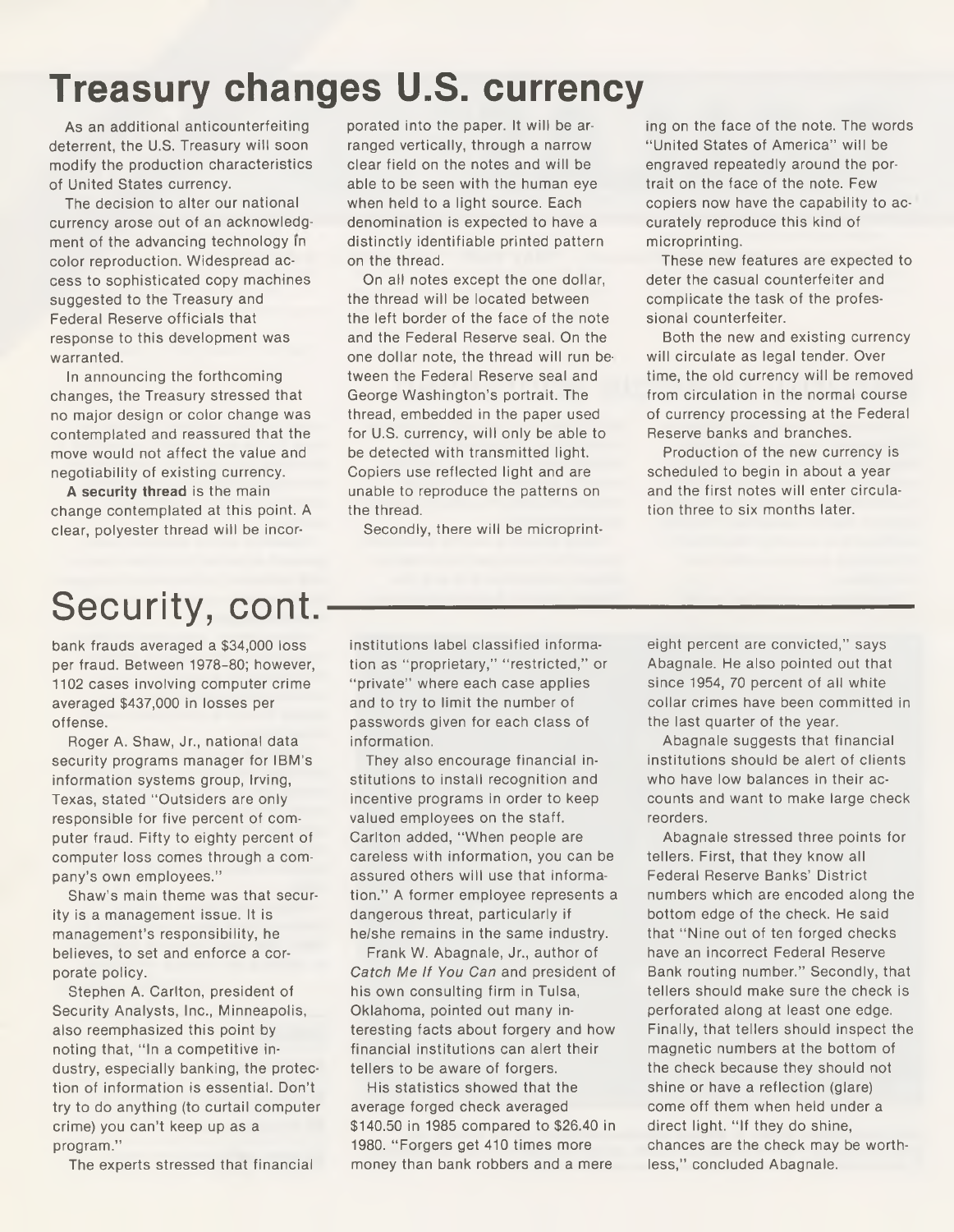## **Customer Assistance Division expands**

The Federal Reserve Bank of Dallas is pleased to announce the further expansion of its Customer Assistance Division. Effective immediately, financial institutions located in the Dallas office territory will be able to call Customer Assistance to obtain information regarding cash letter adjustments. In addition, inquiries regarding Treasury Tax and Loan accounts, reserve account information on securities debits and credits, and requests for information about cash services will be handled by Customer Assistance. Special direct telephone lines have been installed to speed processing of calls. Institutions located in the El Paso, Houston and San Antonio branch territories should continue to call operating departments directly—except for questions regarding reserve account statements, which can be directed to Customer Assitance.

The Customer Assistance Division serves as a central contact point and will make sure questions and problems are handled and resolved. Currently, questions related to federal reconcilement, verification of reserve account balances for reserve account maintenance and missing bundles from cash letters are handled by Customer Assistance.

Throughout 1986, the Customer Assistance area will be expanded to accommodate questions relating to other Fed services. By handling these questions at a central location, the Customer Assistance Division will be able to serve institutions better and more efficiently. Financial institutions will be informed by circular as each new function is added to the Customer Assistance area.

The Customer Assistance Division was created in January of last year and originally served financial institutions connected to the Bank's RESPONSE network—which provides on-line electronic access to Federal Reserve services. Expansion to serve all types of institutions began this past January and will be done on a step-by-step basis throughout 1986.

**For questions relating to the following, call Customer Assistance:**

- Adjustments
- Federal reconcilement
- Treasury Tax and Loan account balances
- Verification of reserve account information
- Missing cash letters
- Information of the Dallas Fed's automated cash ORDERECORDER system
- Currency and coin related debits/ credits on reserve account statements
- Securities related debit/credits on reserve account statements
- General information on cash services

#### **Customer Assistance Numbers**

| Local         | $(214) 698 - 4246$ |
|---------------|--------------------|
| Texas         | (800) 443-1548     |
| Louisiana and |                    |
| New Mexico    | (800) 527-9200     |

#### Announcement

**Effective May 1, 1986, the transaction fee for interregional ACH presorted deposits was reduced from 1.2 cents per item to 1.0 cent per item for the remainder of 1986. This announcement is made with the understanding that the fee may be revised when fees for 1987 are set.**

### Pennies saved

In a special survey recently conducted for the U.S. Mint by the members of the Epcot Center in Walt Disney World, nearly 12,000 visitors were polled about their coin usage.

The Epcot Poll showed that half of the adult respondents use their pennies daily, but four out of ten save them and nearly six out of ten children save them. More than onethird of the adults reported having more than \$10 worth of pennies at home.

Results indicated that more than one-third of the adults reported having more than \$10 worth of pennies at home.

In 1985, the U.S. Mint produced 11 billion, 330 million pennies, but not all of those remain in circulation today. One might ask...what really happens to pennies? Well, half of the adults surveyed reported using pennies daily, while half of those who save pennies eventually take them to the bank.

The remainder either say they collect pennies or "just save them." Three percent of those surveyed throw pennies away.

Results indicate that men are more likely to save pennies than women. Also, the younger the respondent the greater the likelihood of their saving pennies.

On average, the adult respondents report an average of \$9.93 worth of pennies at home—that's nearly one thousand pennies. Children under 18 report an average of \$10.77.

The Epcot Center also reported to the Mint that quarters are the most widely used coin, with half dollars the least used.

As far as the most and least used coins go, nine out of ten use quarters most, while 79% use the half dollar least. Second on the least-used list was the penny.

The Epcot Poll is a daily activity at Epcot Center's Electronic Forum conducted in association with the market research firm of ASK Associates, Inc. Sampling size for this survey was 10,532 U.S. adults and 1,462 under 18.